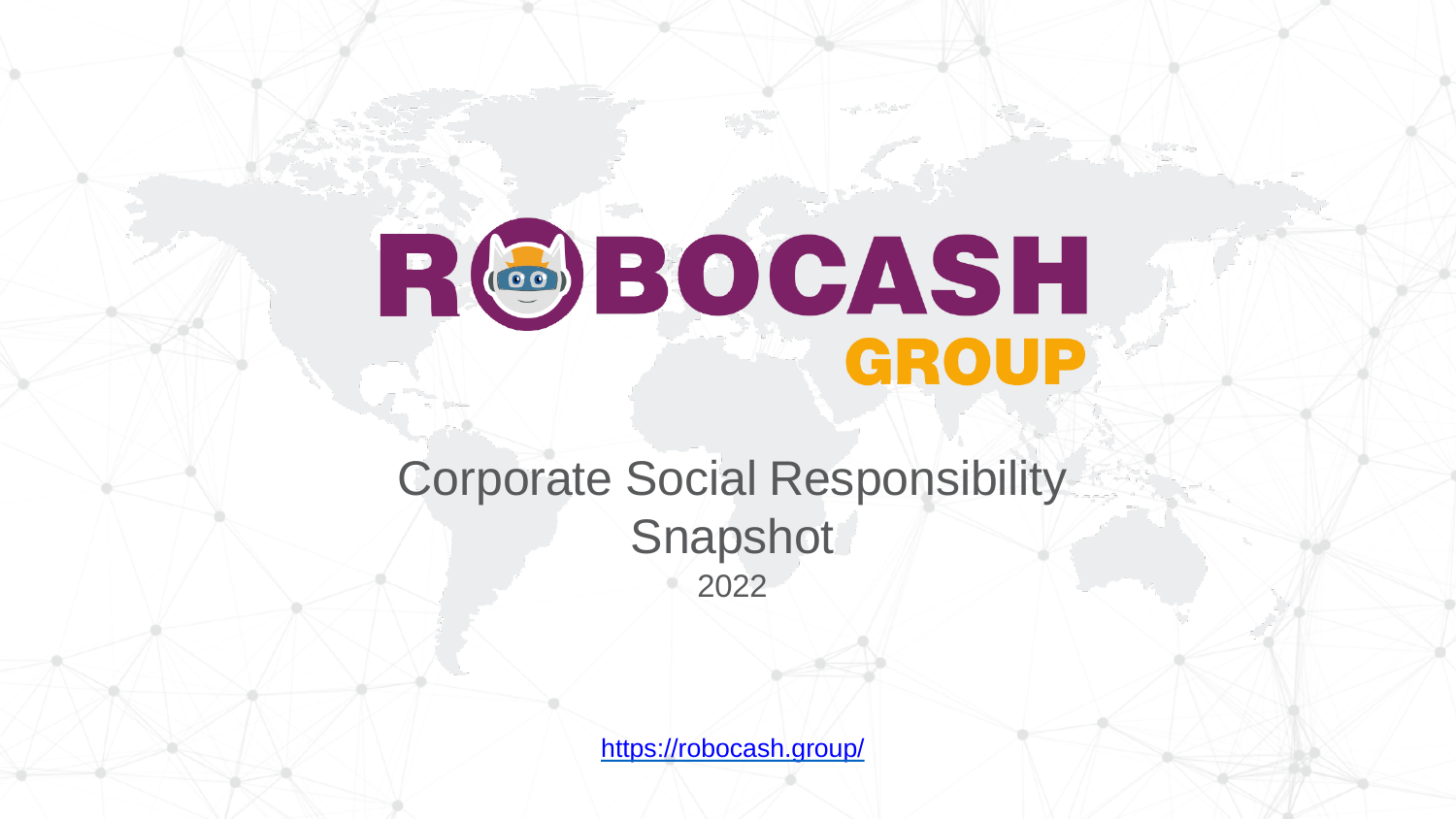### **ROBOCASH GROUP AND ESG**

At Robocash Group, we are mindful of **ecological, social and governance** (ESG) issues, working towards leaving a positive impact on the world around us

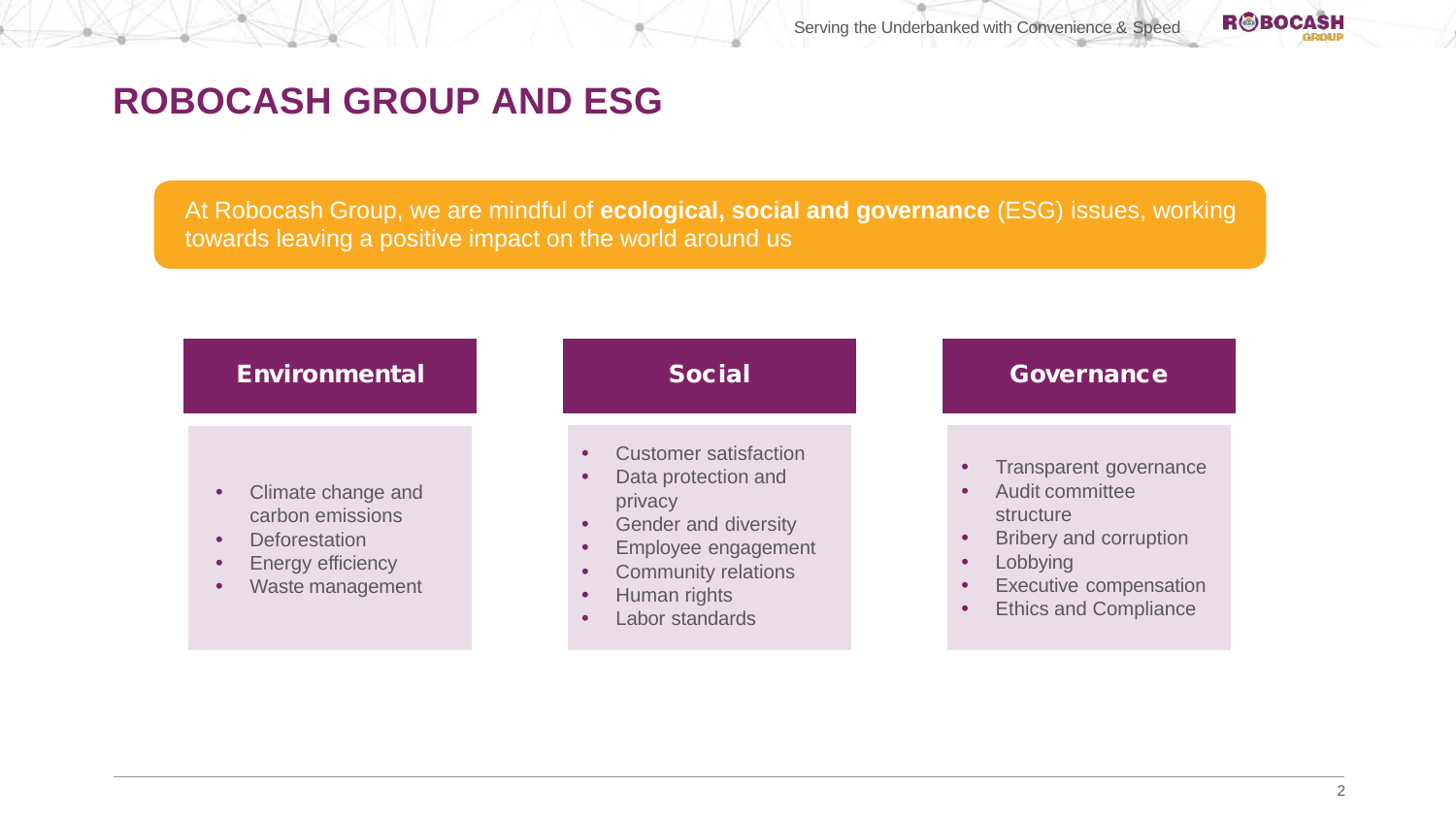## **OUR SUSTAINABILITY GOALS**



• Reaching **carbon and waste neutrality** status through lowering an environmental impact and optimised resources consumption



## ENVIRONMENT WORKPLACE COMMUNITY by 2024 by 2024 by 2024 60% eNPS

- Creating policies that ensure **healthy working conditions**
- Increase the quality of the employee psychological climate from **80% to 100%**





- Decreasing the **financial inclusion gap** through offering services to the un- and underbanked
- Promoting **financial literacy**, supporting local underserved communities

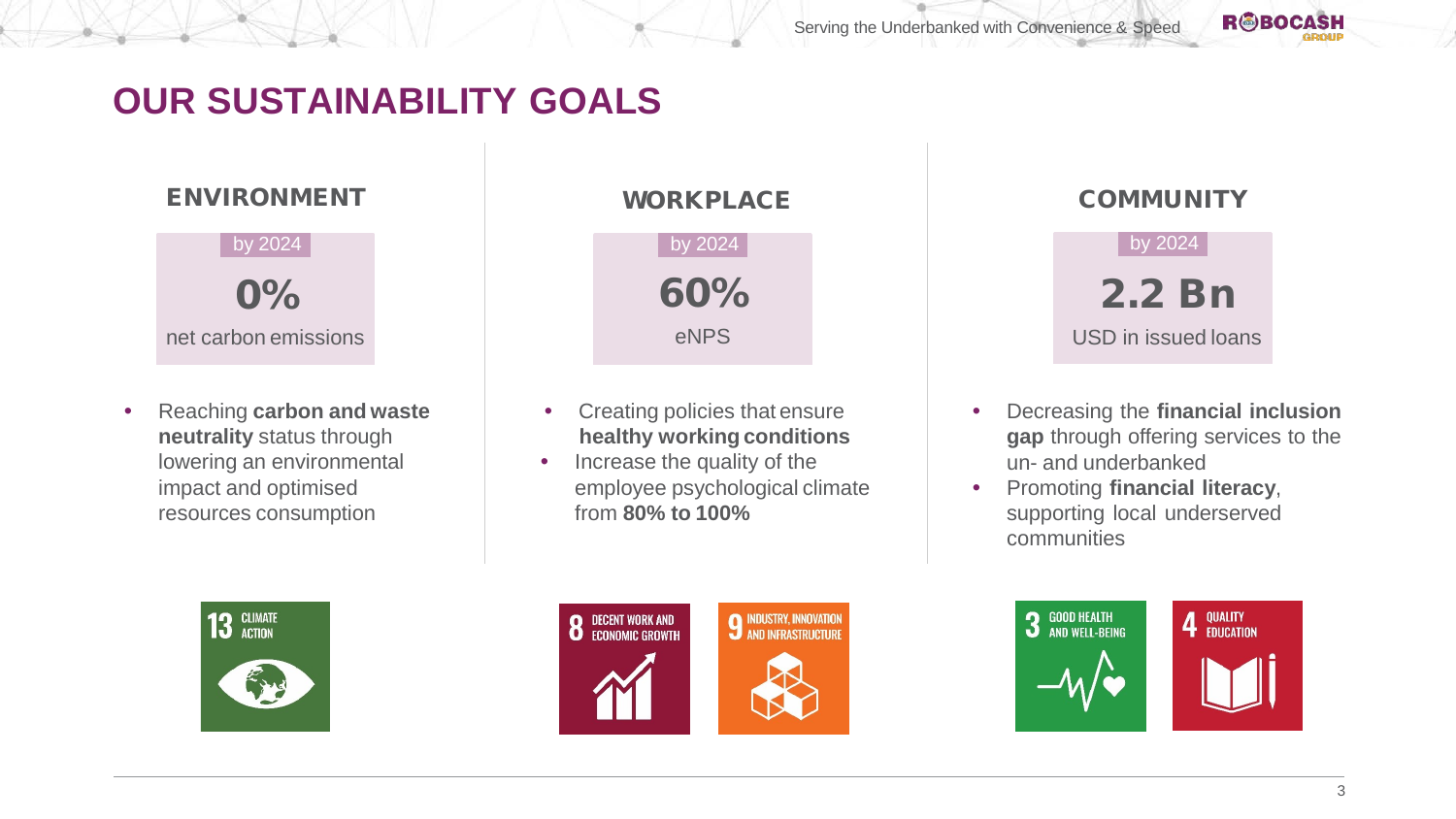#### **RBOCASH**

## **OUR APPROACH TO ENVIRONMENT**

Our concern for the natural world continuously drives us towards minimising environmental impact of our operations

#### Prioritising **paperless operations**

From day one, we wanted our business to leave as little of harmful environmental impact as possible. This is one of the main reasons why **94%** of our operations globally are done entirely **in a digital format**, with **little to zero** paper usage involved. In 9M 2021 alone, we have issued 5.5 million loans digitally, saving nearly **1.6 million kg**  of wood!

We use this approach not only for our service-to-customer interactions, but also in our internal bookkeeping and document management. Nearly all of our documentation is stored in the **digital cloud-based storages**.



#### In 2021, one in every five employees **works remotely**

During the worst of the Covid-19 pandemic in 2020, we made sure our employees stayed safe and remained efficient working from home.

From then onward, we have continued to support our work-from-home employees. With at least a fifth of our people working from home, we have greatly reduced our **carbon emissions** originating from **employee commute and travel**.







30% reductionin energy use

100% waste recycling

#### **Our future efforts:**

- We are installing **waste sorting stations** in our offices
- We are introducing detailed energy **consumption regulation**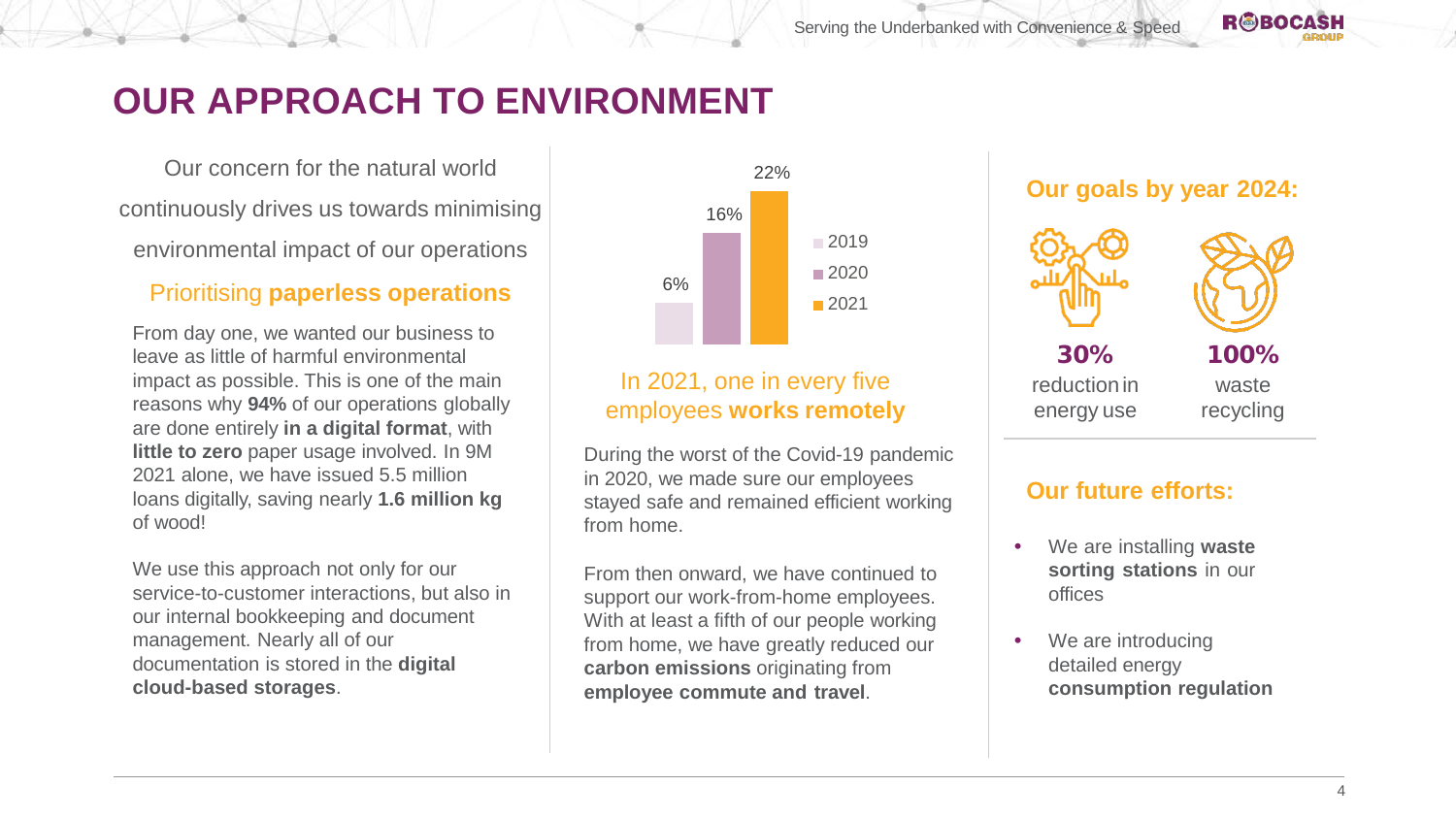## **OUR PEOPLE**

We owe our success to our people. We take pride in our highly professional and experienced talents!

#### What we focus on:

**Comfort:** our offices inspire effective work and fulfilling rest. Employees can enjoy personal spaces, lounging areas, cafeterias and company sports facility

**Transparency:** our employees are an integral part of the Robocash Group journey. 77% are aware of the companies future plans, and 53% learn of them directly from the CEO!

**Education:** the growth of the company is the growth of its people. We support the professional development of our employees. Since 2020, over 600 employees have completed our specially designed educational courses.

**Motivation**: the special benefits include VHI, quarterly bonuses, and even an opportunity to visit other countries for work or vacation on behalf of the company

We employ strictly **non-discriminatory hiring**. We support and celebrate each of our employees, regardless of **age, sex, race or sexual orientation**.



In the midst of the Covid-19 pandemic, we made **our people our biggest priority**:



Provided all necessary equipment and furniture for remote work



Hosted online events to support the team over distance



**Organised** voluntary vaccinations in the offices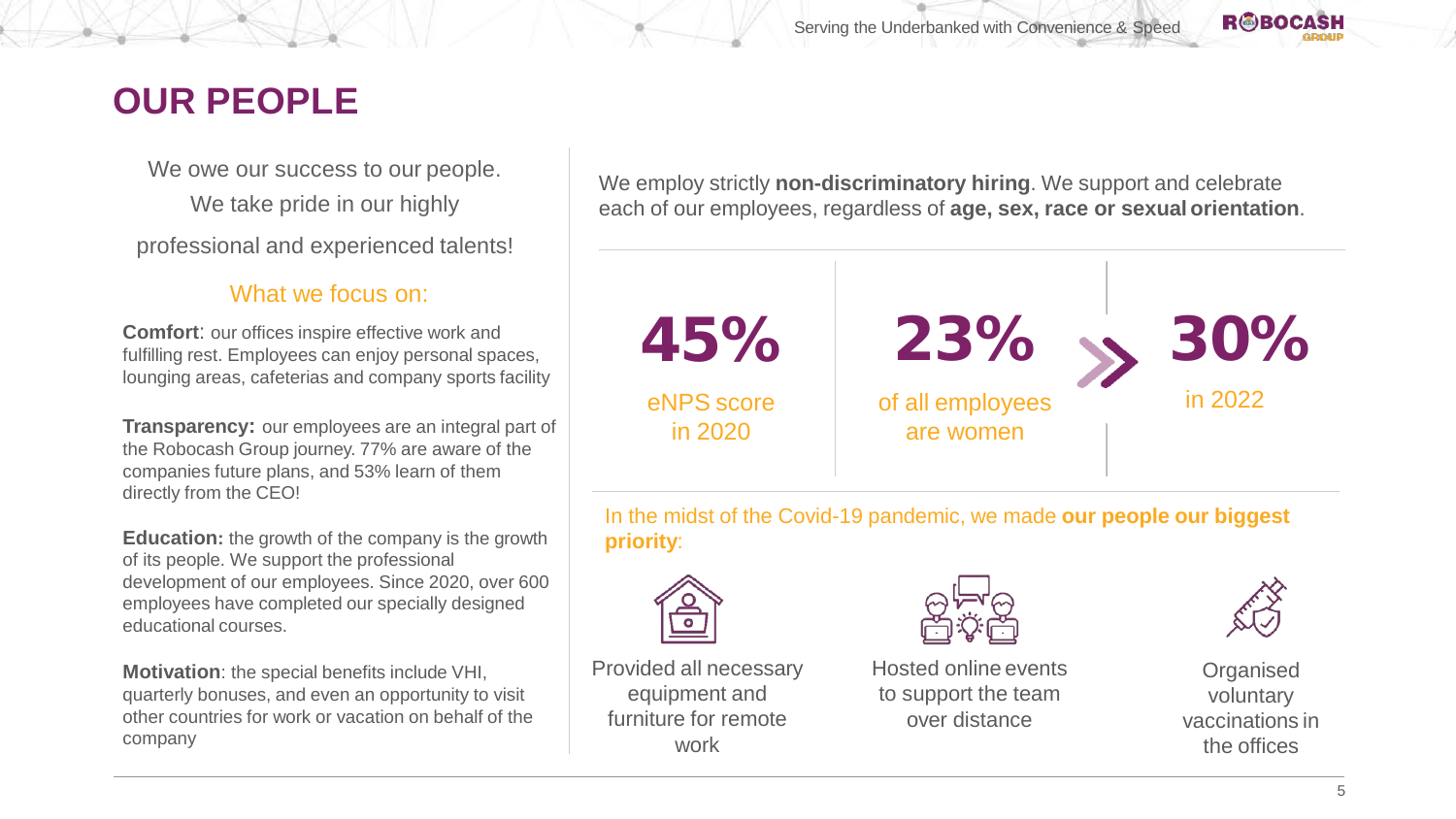## **SERVING THE UNDERBANKED**

We strive to build financial

ecosystem for the underserved to

provide real financial empowerment

**At Robocash Group**, we offer a variety of financial services in 5 countries across Asia and Europe. Focusing on the emerging markets of South and Southeast Asia, we specialize in:

**Short-term** loans

- **Installment** loans
- **Salary-linked** loans
- **Buy Now, Pay Later**
- **E-wallet**



We are hard at work to launch our **neobank** in the Philippines, allowing us a better reach of the large **un- and underbanked** segments of the population.



**Reducing the financial inclusion gap,** allowing access to finance with robotic solutions and creating an opportunity to **build credit history** – these are the **cornerstones of the Robocash Group mission**.

20M

6 automated financial services

customers serviced

2Bn USD in issued funds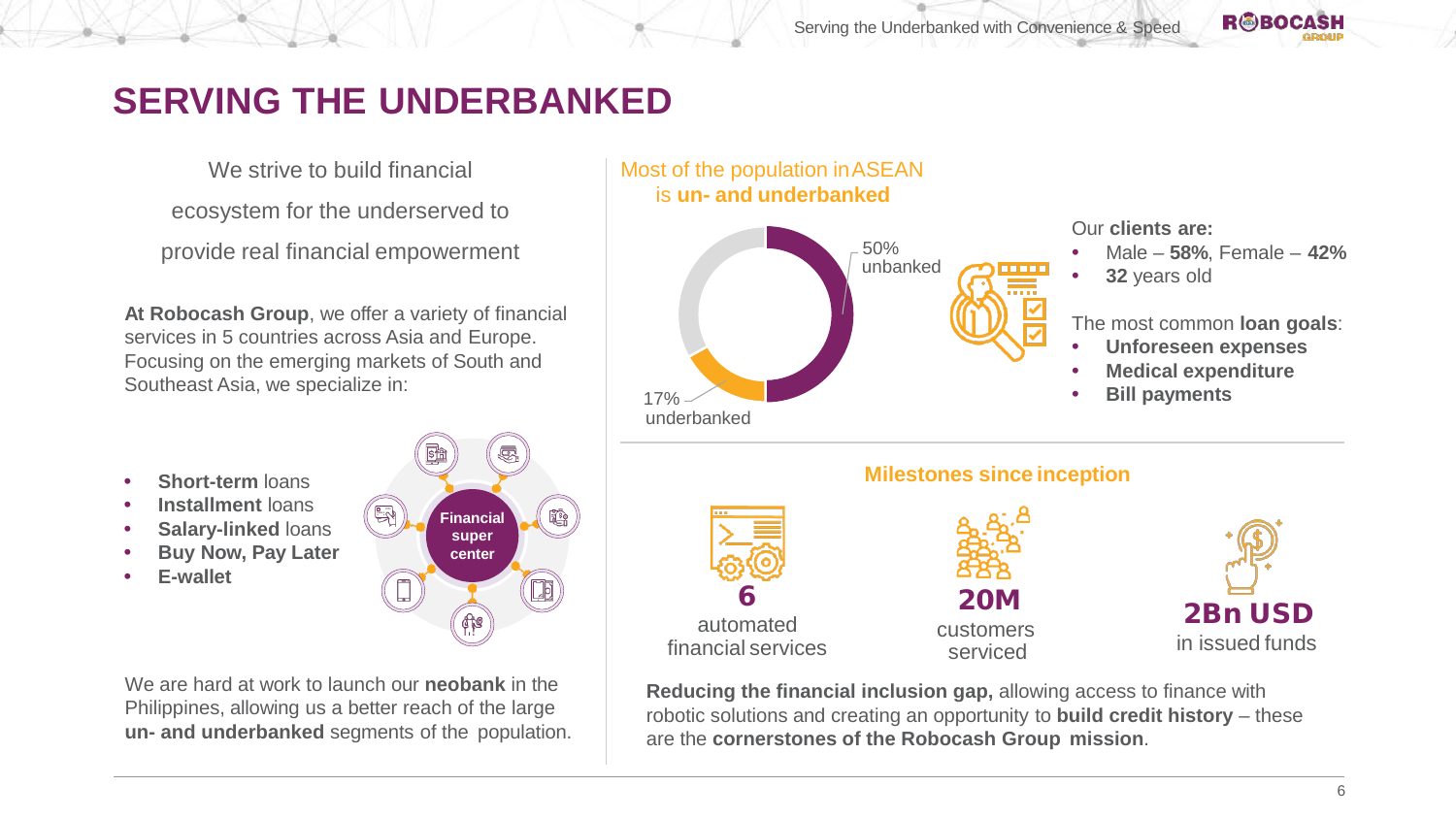## **PROMOTING SECURITY AND TRANSPARENCY**

Secure and transparent conduct is

key in all aspects of our work

#### Protecting customer data and promoting transparency

From customer service to investor relations, we employ a set of standards to **ensure and enforce**:

- The safety of data provided by clients/partners
- Transparency in our regular reporting

Requiring minimal input from the borrower, we design our machine learning scoring algorithms to collect and store only the information required, without intruding on the customer privacy.

We consider corporate accountability a major driver for building trust. We make efforts to report the progress of Robocash Group on a regular basis, both to customers and investors.

#### Increasing transparency in corporate reporting

We want to maintain an air of trust and straight-forward honesty in our reporting. On the quarterly basis, we **share financial updates** with our investors and the public at large. Starting in 2020, we share our **reviewed and audited financial statements**, accompanied with **Management reports**.

#### Fair and ethical conduct

**RBOCASH** 

We hold ourselves to strict standards when dealing with customer data. The companies of Robocash Group adhere to detailed policies, covering **corruption**, **fraud**, **money laundering** and **data privacy**.

#### **Links to find out more:**

- Summary Interim Condensed [Consolidated FS H1 2021 Robocash](https://robocash.group/wp-content/uploads/2021/09/Summary-Interim-Condensed-Consolidated-FS-H1-2021-Robocash-Group.pdf)  **Group**
- [Management Report FY2020 Robocash](https://robocash.group/wp-content/uploads/2021/05/Management-Report-FY2020-Robocash-Group.pdf) **Group**
- [Privacy Policy](https://unapay.com.ph/files/privacy_policy.pdf) (UnaPay)
- Anti-Money Laundering Policy (Robo.cash)